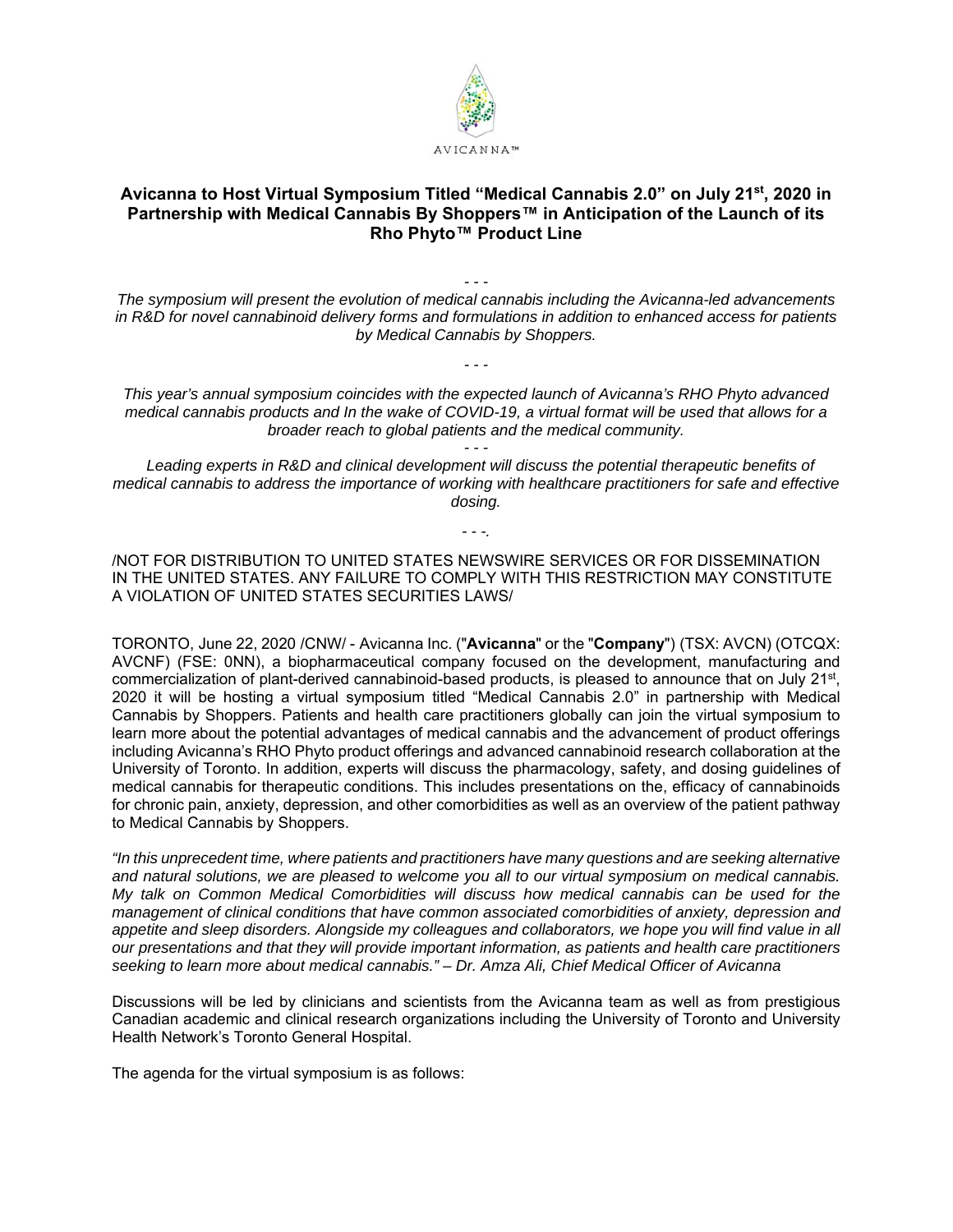

- An Introduction to Cannabinoids and Their Pharmacology Dr. Ruth Ross (Professor and Chair, Department of Pharmacology & Toxicology, Faculty of Medicine, University of Toronto, Senior Scientist, Campbell Family Mental Health Research Institute, CAMH)
- Advanced Cannabinoid Research and drug development at the University of Toronto Dr. Pauric Bannigan (Post-Doctoral Fellow from Dr Christine Allen's laboratory at the Leslie Dan Faculty of Pharmacy, University of Toronto)
- Medical Cannabis 2.0 and Avicanna's RHO Phyto product offerings– Dr. Justin Grant (Executive Vice President of Scientific Affairs, Avicanna)
- The Potential of Cannabinoids for Chronic Pain Dr. Hance Clarke (Staff Anesthesiologist Director Pain Services, Director Good Hope Ehlers Danlos Clinic, Medical Director of The Pain Research Unit, Department of Anesthesia and Pain Management, Toronto General Hospital, University Health Network, Associate Professor, Department of Anesthesia, University of Toronto)
- Anxiety, Depression and Other Comorbidities in Patients to be Treated with Cannabinoids: Implications for Optimal Care – Dr. Amza Ali (Chief Medical Officer, Avicanna)
- An Introduction to Medical Cannabis by Shoppers Drug Mart Neil D'Souza (Senior Manager, Operations, Medical Cannabis by Shoppers Drug Mart)
- The Future of Medical Cannabis Panel Discussion– (Aras Azadian, CEO of Avicanna Inc. / Pat McCutcheon, CEO MediPharm Labs / Kaveh Kahen, CEO of Sigma Analytics)

To register for the virtual symposium please visit: www.avicanna.com/symposium.

## **About Avicanna Inc.**

Avicanna is an Ontario, Canada based corporation focused on the development, manufacturing, and commercialization of plant-derived cannabinoid-based products through its two main business segments, cultivation and research and development.

Avicanna's two majority-owned subsidiaries, Sativa Nativa S.A.S. and Santa Marta Golden Hemp S.A.S., both located in Santa Marta, Colombia are the base for Avicanna's cultivation activities. These two companies are licensed to cultivate and process cannabis for the production of cannabis extracts and purified cannabinoids including cannabidiol (CBD) and tetrahydrocannabinol (THC).

Avicanna's research and development business is primarily conducted out of Canada at its headquarters in the Johnson & Johnson Innovation Centre, JLABS @ Toronto. Avicanna's scientific team develops products, and Avicanna has also engaged the services of researchers at the Leslie Dan Faculty of Pharmacy at the University of Toronto for the purpose of optimizing and improving upon its products.

Avicanna's research and development and cultivation activities are focused on the development of its key products, including plant-derived cannabinoid pharmaceuticals, phyto-therapeutics, derma-cosmetics, and Extracts (defined as plant-derived cannabinoid extracts and purified cannabinoids, including distillates and isolates), with a goal of eventually having these products manufactured and distributed through various markets.

SOURCE Avicanna Inc.

## **Stay Connected**